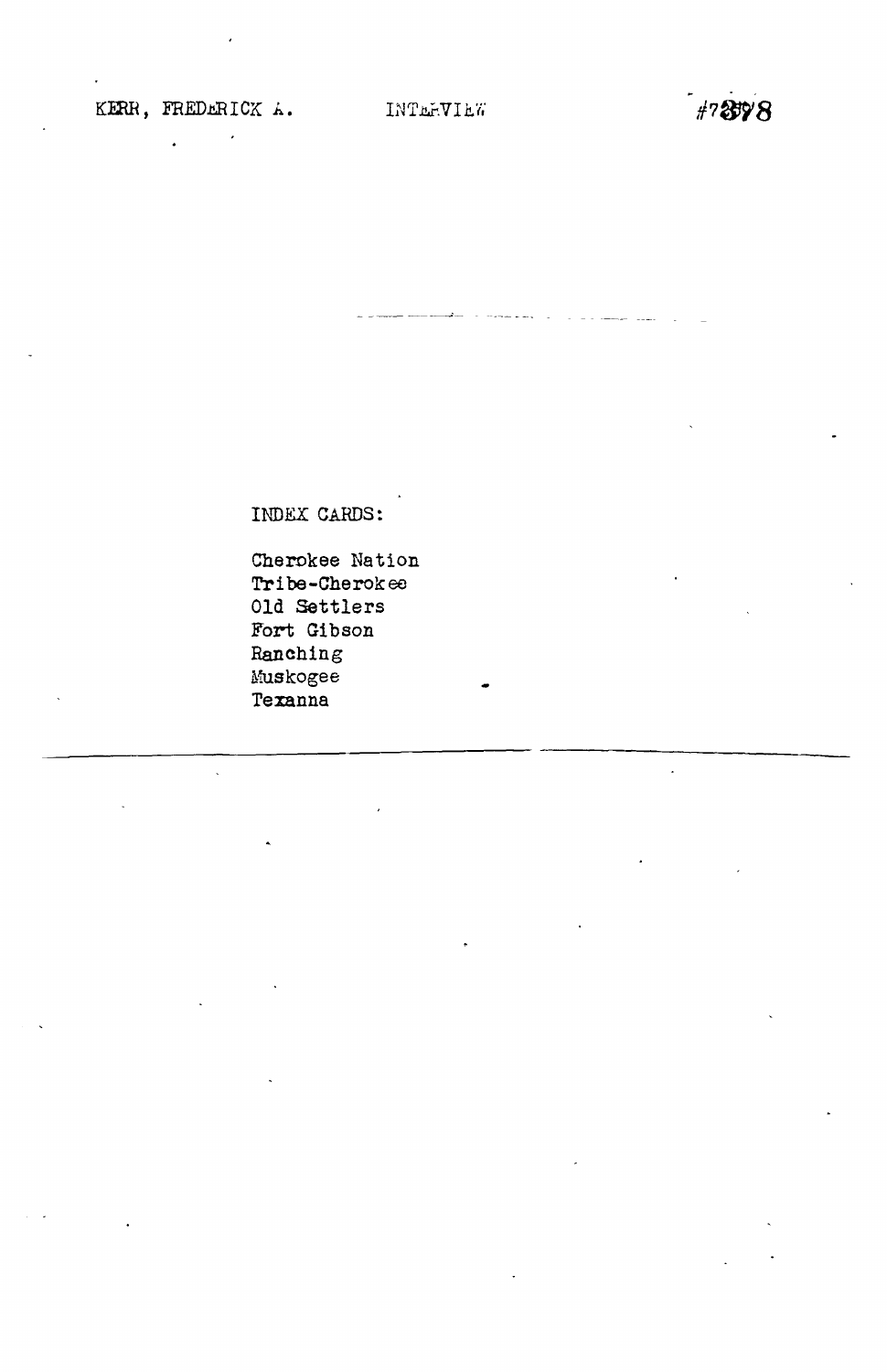**Klla M. Robinson, Interviewer, August 28, 1937.**

### **Life and Experiences of a Pioneer Cherokee Frederick A, Kerr Warner, Oklahoma,**

I was born eight miles east of *rort* Gibson in the **Cherokee Nation, September'9, 1853. My parents were Frederlok Augustus Kerr, who csme to the Cherokee Nation from Pennsylvania, and Louise Coodey, sister of William** v. **Shoi\*ey Coodey and a niece of Chief John Hoss of the Cherokee Nation. Mother, with her parents came to the. Indian Territory in 1834. They were known as "Old**

**Father and mother were married in 1840. They were** the parents of ten children, six boys and four girls. **The boys were: Frank, Neville, John, Wirt, Fred and Charles. The girls were: Flora, Minerva, Ann and Mary.** They were living on a farm when I was born and when I **was four -years old we moved to Fort Gibson, where my father was employed in the United States Commissary Department. We lived down in what is now called \*\*0ld Town" on the river. My father held this position until the close of the Civil far when we moved across the river** to what was called the Shaw place.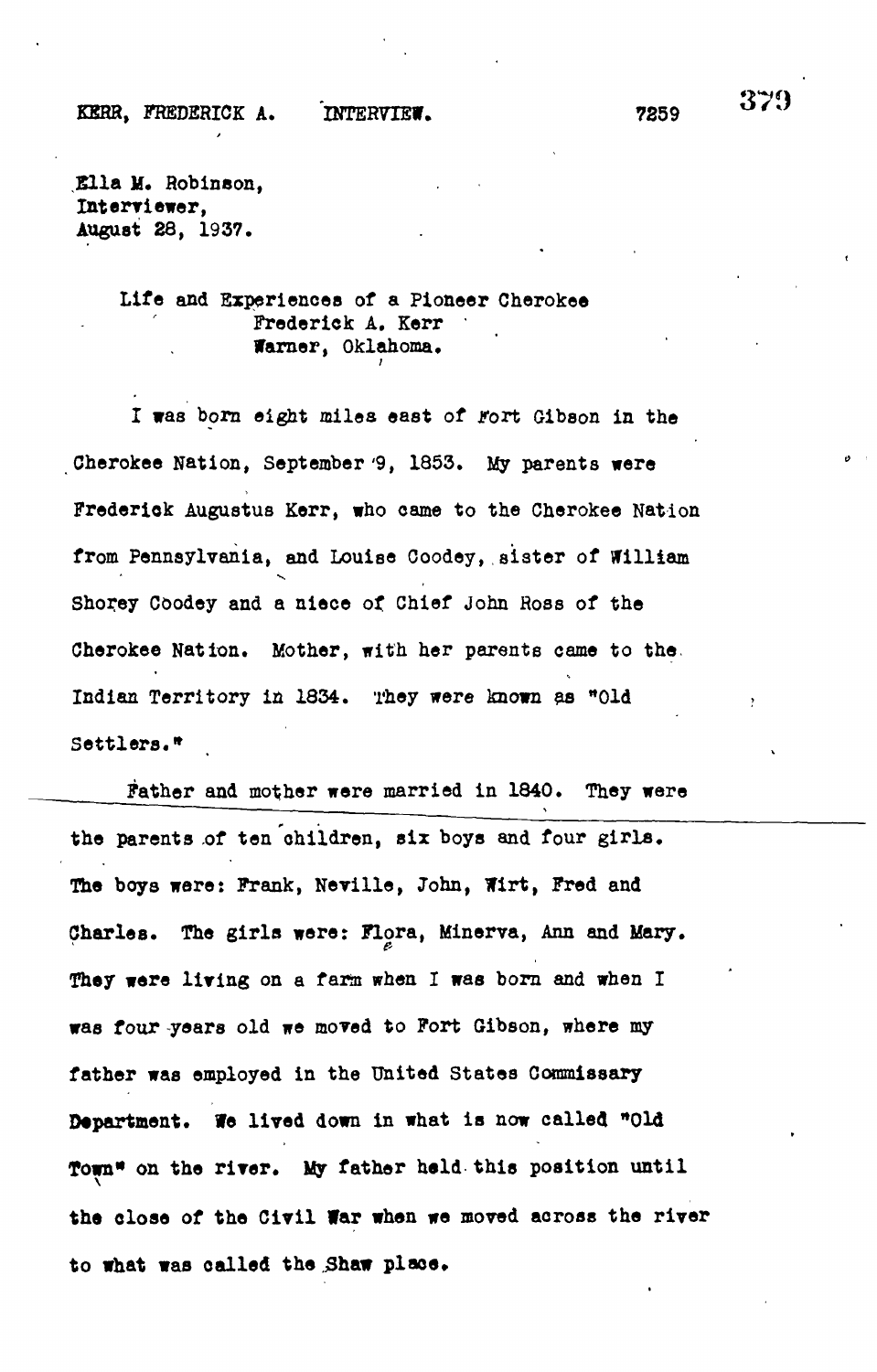$\boldsymbol{\varpi}$ 

- 2 -

My chief delight, as a boy, was fishing.. He caught them on lines or speared them at night. My mother would not cook fish that was caught on Sunday.

I attended school at fort Gibson and when I was sixteen years old, my parents decided that I should go to the states to school and made arrangements for my going. As I was sixteen years old and considered myself a grown man, I said I was old enough to earn my own living'and refused to go. I set up housekeeping alone in the Grand River bottoms and began raising hogs. As the range was free and open they required no feed except in winter. As I was successful in this enterprise, I decided to seek a larger and better location with plenty of timber and running water.

As I was saddling my horse one **morning** starting to where I did not know, ny father asked me where I was going. I told him I didn't know but said I was going in search of a better location on which to operate a regular hog ranch. He said, "Whit a few minutes and I will go with you."

i?e started north riding through the country where sometimes there were no roads at all. As we approached the Kansas line I stopped. Father said, "What is the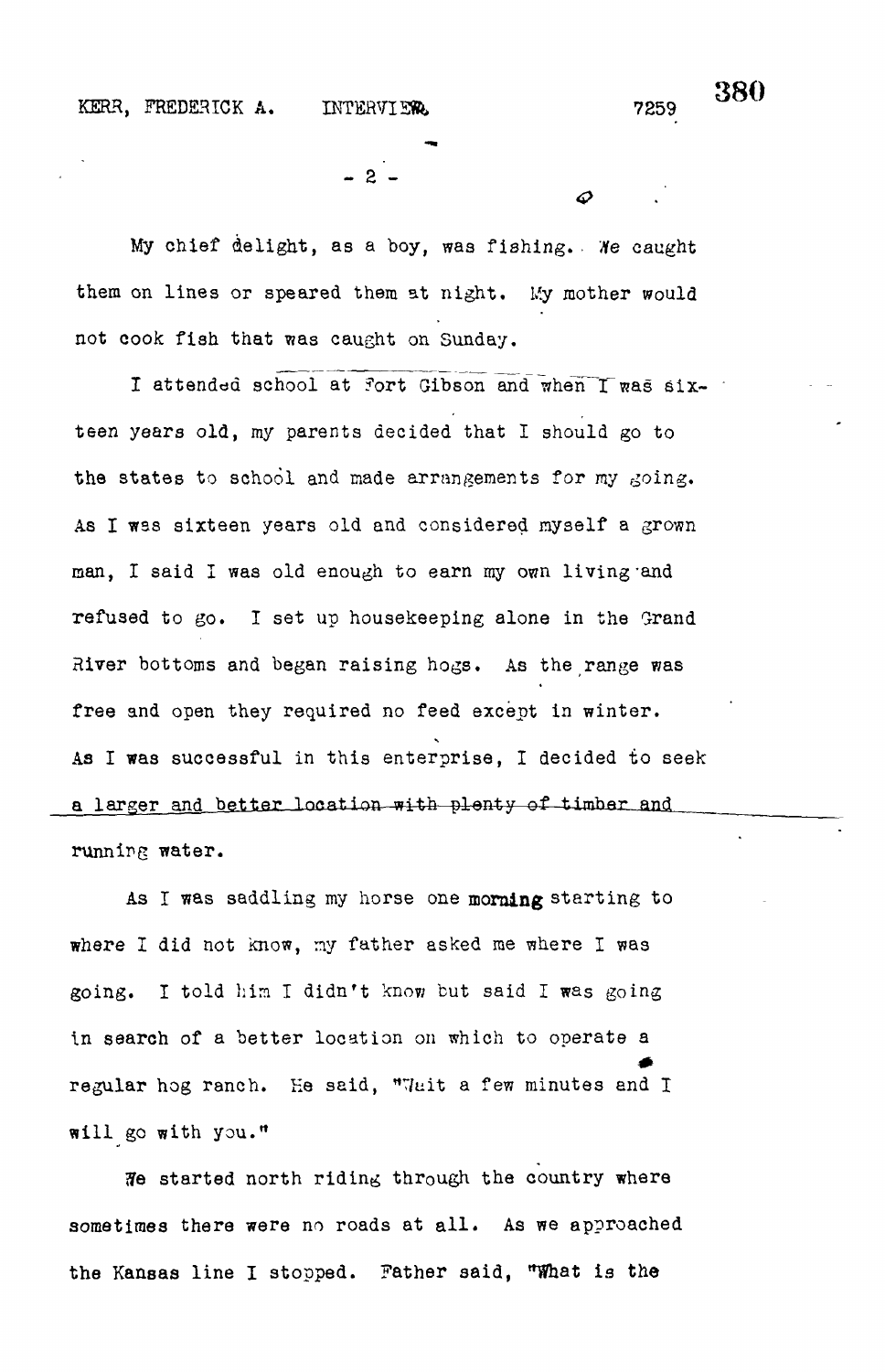## 381

 $-3 -$ 

matter?" I replied, "I think this would be a fine place for my purpose. Plenty of timber, running water and good land." It was on wickory Creek eight miles south of Goffeyville, Kansas. Father said, "Don't you want a partner?" T told him 1 did and he agreed to go in with me. We went to Parker, a little trading post nearby, to make arrangements for my moving. As all land was free to the Indians it did not require any legal action. Father and I returned home and my brother, Neville, older than myself, gathered up a hundred and fifty head of hogs and started driving them through the country. I had built a large corral in which the hogs were kept until they found out that was their home, father turned his interest in the ranch to Neville-and we lived there and operated it.

A little later we came back home and took one hundred head more to the ranch, making a total of two hundred and fifty to start with. We put some land in cultivation and raised large crops of corn as the land was very productive. There was plenty of mast for them in the fall.

One day a merchant from Parker came over to our house and said he wanted a man who knew the Indian Territory well to go with him to Texas. Neville asked him what he would

 $\frac{1}{3}$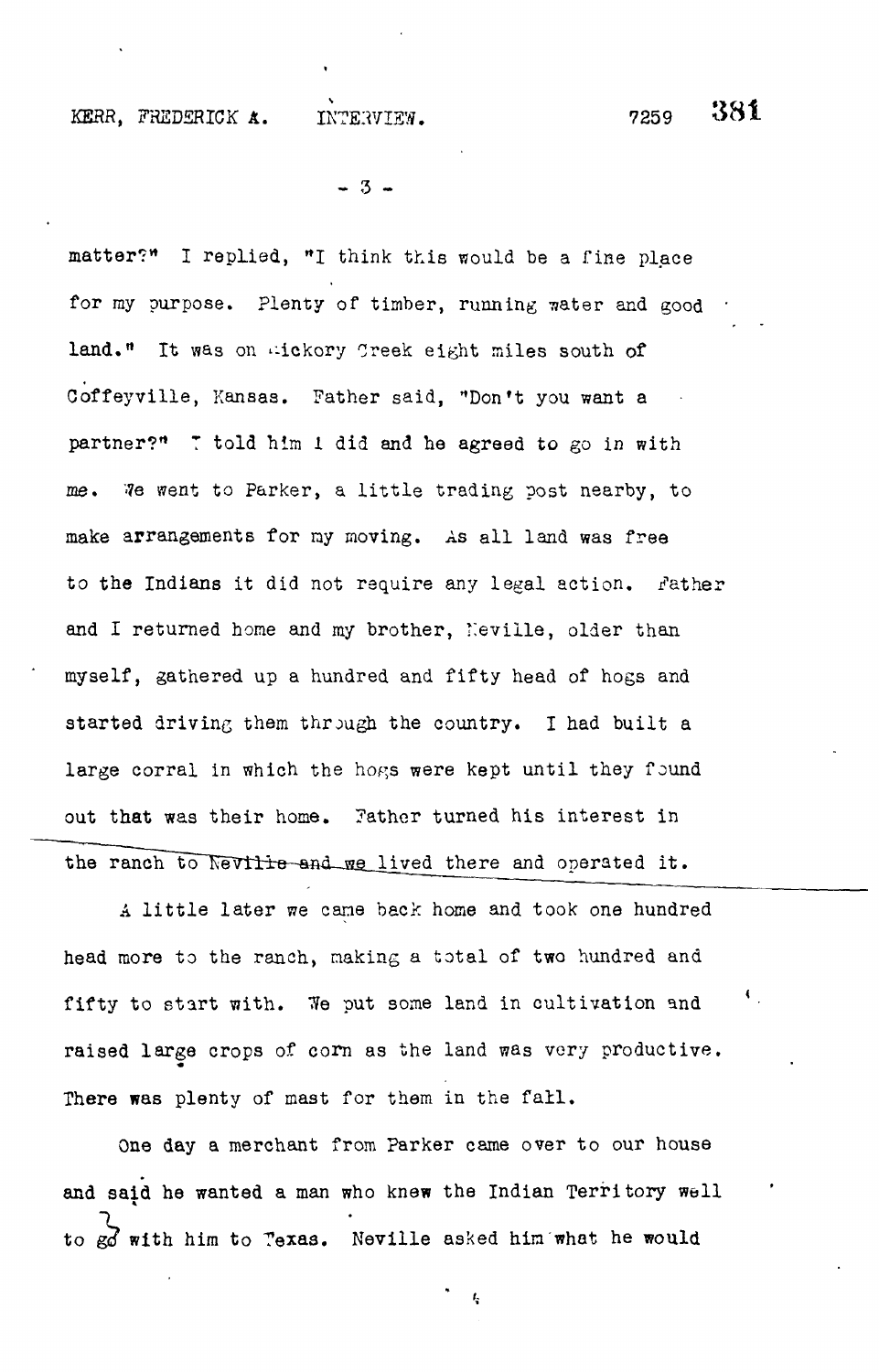# 382

 $-4$ 

pay and he said  $32.50$  per day and all expenses. My brother replied, "If it wasn't for leaving Fred alone I would go.\* I told him that I could, manage all right, to go on. So I bought his interest and got my brother John, at Fort Gibson, to come in with me.

\* As Neville had driven cattle from Texas to Kansas many times he was familiar with the route. The merchant asked, "What do you think it will cost to make the trip?" And Neville said, "I think we can get through on  $32.50$  as our meals and lodging at night won't cost us anything for I know everybody on the road. I have been traveling over the Indian Territory all my life and have never paid for , a meal or 'a night's lodging yet." The man could hardly believe that. They started and when they reached their destination, they had  $504$  to the good and had spent most of the \$2.00 for tobacco.

I operated the ranch for more than two years and one In operating the ranch for more than two years and one than two years and one than two years and one than two years and one than two years and one than two years and one than two years and one than two years and one than fall I engaged one thousand bushels of corn to be delivered to me at 15¢ per bushel. Then the man came to deliver the corn he saw the hogs and said he would like to buy ten head and would pay 310.000 a head. In the hogs to him and the hogs to him and the hogs to him and the hogs to him and  $\lambda$ said I would sell the entire lot if I could get a satisfactory

said I would sell the entire lot if  $I$  would get a satisfactory  $\mathcal{L}$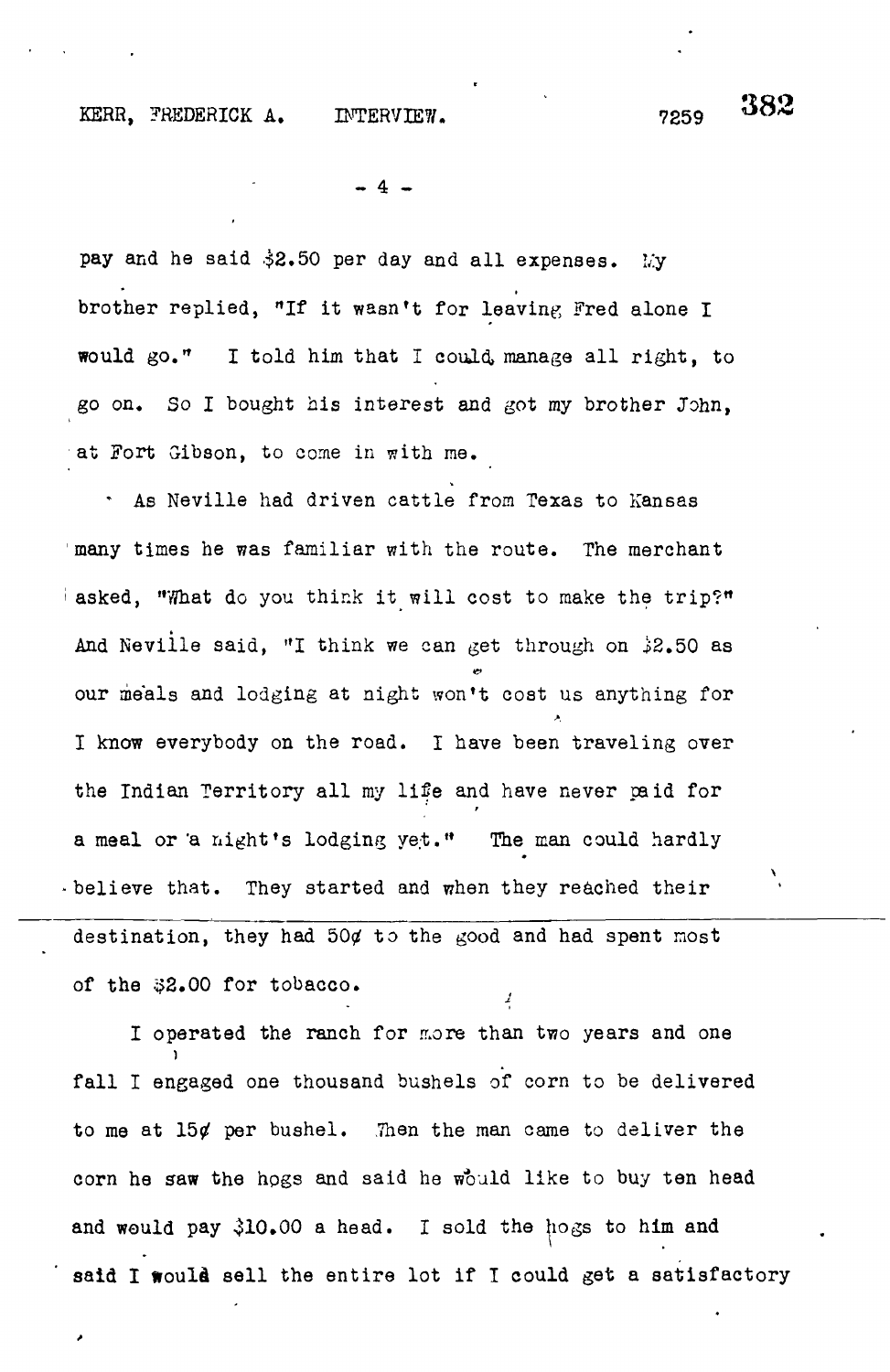$-5 -$ 

price. He brought other buyers and when I closed out I had  $33,000.00$  in greenbacks. I went to town and had a leather belt made in which I put all my money.

After selling out, I started.for home. I hadn't gone very far when I met a farmer who was desperately in need of a farm hand. "On being told that I did not class myself as an experienced farmer, he said he would take a chance and give me 315.00 a month with board. I hired to him and went to his home not far from the ranch. I plowed in the fields and drove the team for 315.00 a month, with \$3,000.00 strapped around my waist. I stayed more than three months and came home.

My mother and father had moved to 3rushy Mountain, nine miles northeast of Muskogee and were living with my sister and her husband, Mr. and Mrs. George 7. Elliott. iter and tosr husbancTTTxT and ilrs. George <7. Elliott. Company in Muskogee and only came home on Sundays. The place where they lived was afterwards known as the Rube place where  $\mathcal{L}_{\text{max}}$  is defined was afterwards known as the . Evans home.

a cattle ranch on  $R$  cattles nake '... $\alpha$  few miles east  $\alpha$  few miles east  $\alpha$ 

of Checoteh, near a community that is still known as' Jexanna.